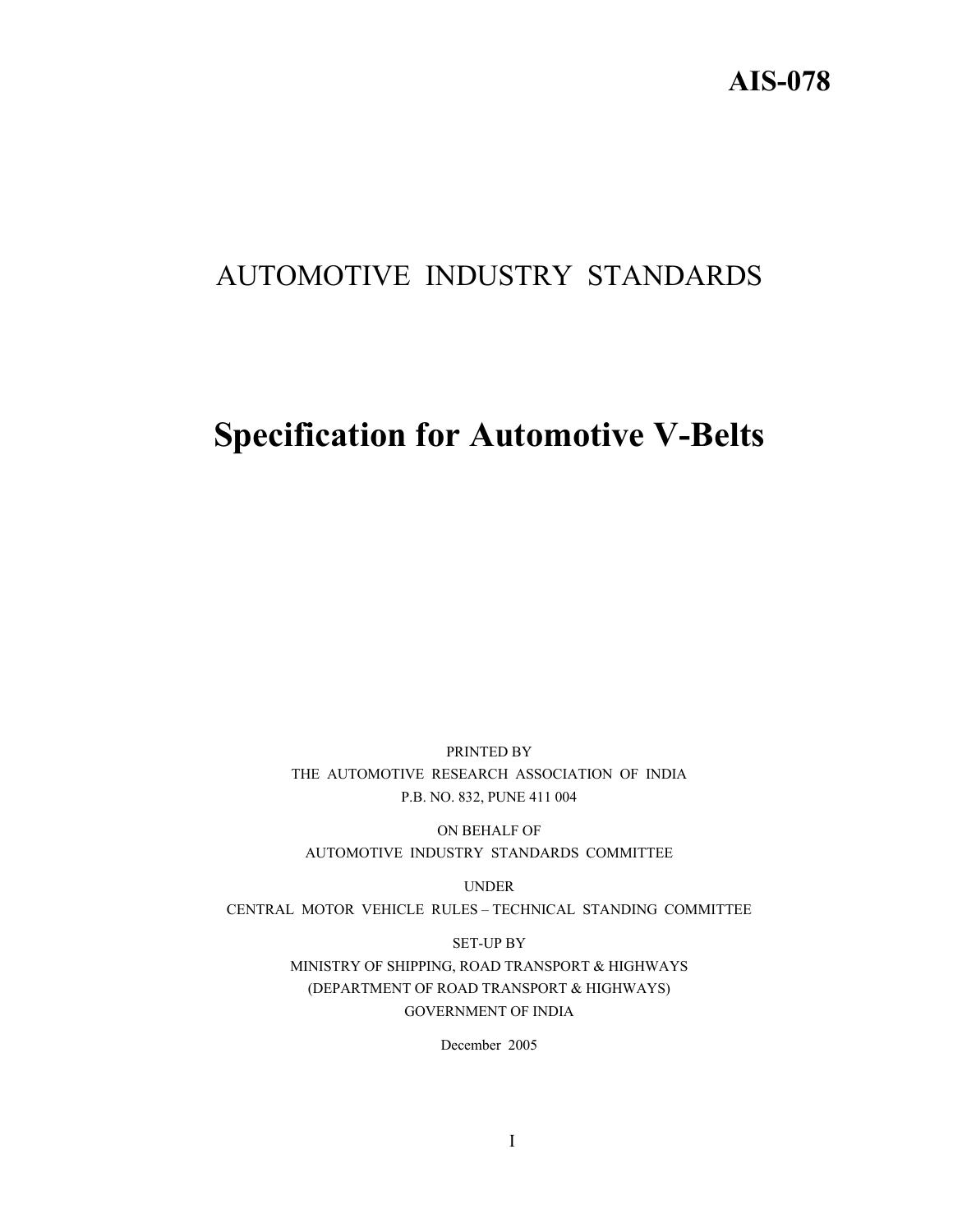|  |  |                         |  |  | Status chart of the standard to be used by the purchaser |
|--|--|-------------------------|--|--|----------------------------------------------------------|
|  |  | for updating the record |  |  |                                                          |

| Sr.<br>No. | Corr-<br>igenda. | Amend-<br>ment | <b>Revision</b> | <b>Date</b> | Remark | Misc. |
|------------|------------------|----------------|-----------------|-------------|--------|-------|
|            |                  |                |                 |             |        |       |
|            |                  |                |                 |             |        |       |
|            |                  |                |                 |             |        |       |
|            |                  |                |                 |             |        |       |
|            |                  |                |                 |             |        |       |
|            |                  |                |                 |             |        |       |
|            |                  |                |                 |             |        |       |

**General Remarks :**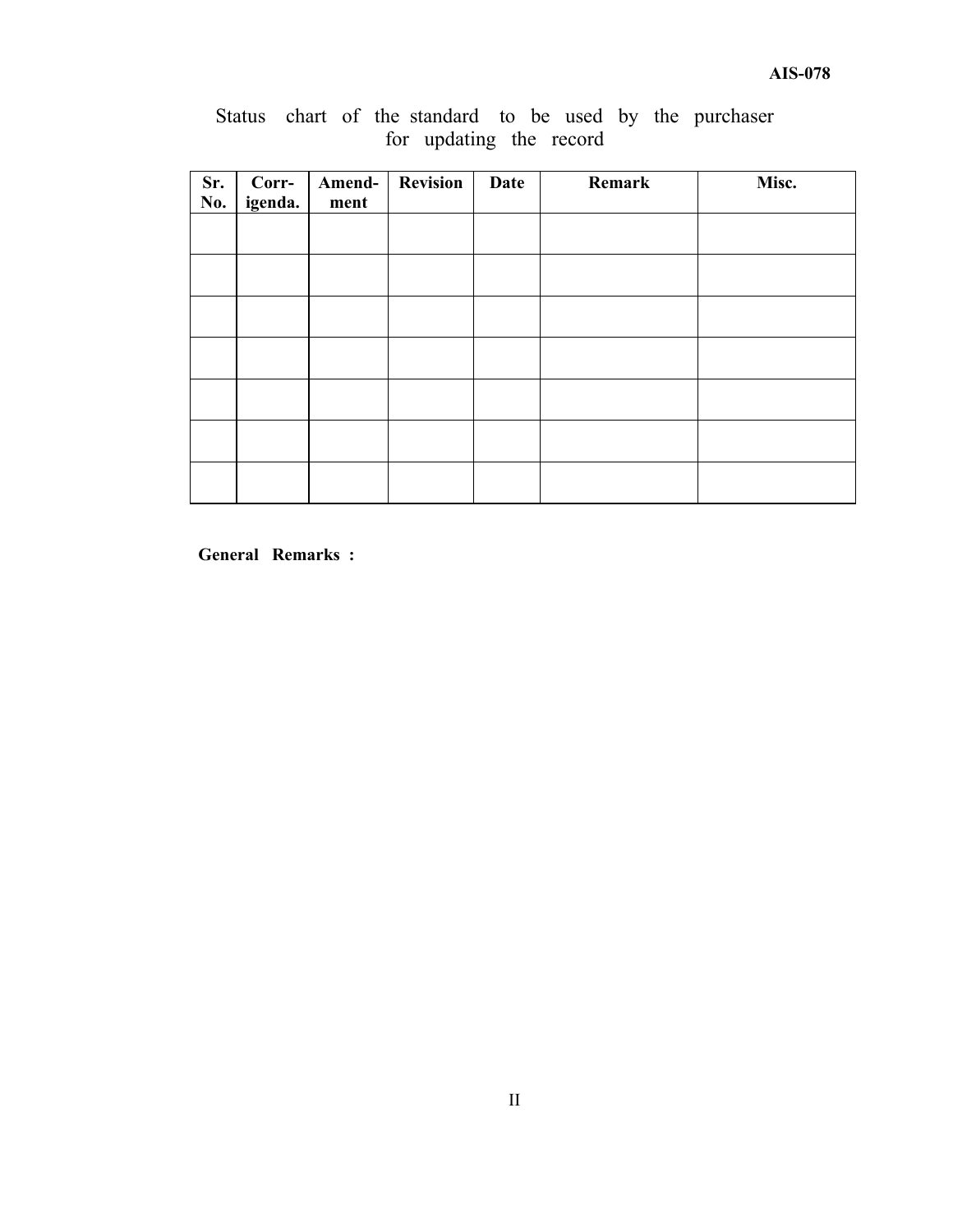## **INTRODUCTION**

The Government of India felt the need for a permanent agency to expedite the publication of standards and development of test facilities in parallel when the work on the preparation of the standards is going on, as the development of improved safety critical parts can be undertaken only after the publication of the standard and commissioning of test facilities. To this end, the erstwhile Ministry of Surface Transport (MoST) has constituted a permanent Automotive Industry Standard Committee (AISC) vide order No. RT-11028/11/97-MVL dated September 15, 1997. The standards prepared by AISC will be approved by the permanent CMVR Technical Standing Committee (CTSC). After approval, the Automotive Research Association of India, (ARAI), Pune, being the secretariat of the AIS Committee, has published this standard. For better dissemination of this information ARAI may publish this document on their Website.

The present automotive standard is prepared to provide specification for Automotive V-Belts for incorporating construction, quality control and performance requirements of V-belts.. It is recommended for safety related components.

While preparing this standard considerable assistance is taken from following International Standards:

|                | 1. JASO E $107 - 1998$                 | <b>Automotive V-belts</b>                                                                   |
|----------------|----------------------------------------|---------------------------------------------------------------------------------------------|
| 2              | SAE J 636 DEC.2001 V-Belts and Pulleys |                                                                                             |
|                | 3. ISO 2790 - 1989                     | Belt Drives - Narrow V-belts for Automotive<br>Industry and Corresponding Pulley Dimensions |
| $\overline{4}$ | DIN 7753 Part 3<br>July 1976           | Endless Narrow V-Belt for the Automotive<br>Industry – Dimensions                           |

The Automotive Industry Standards Committee (AISC) responsible for preparation of this standard is given in Annex : I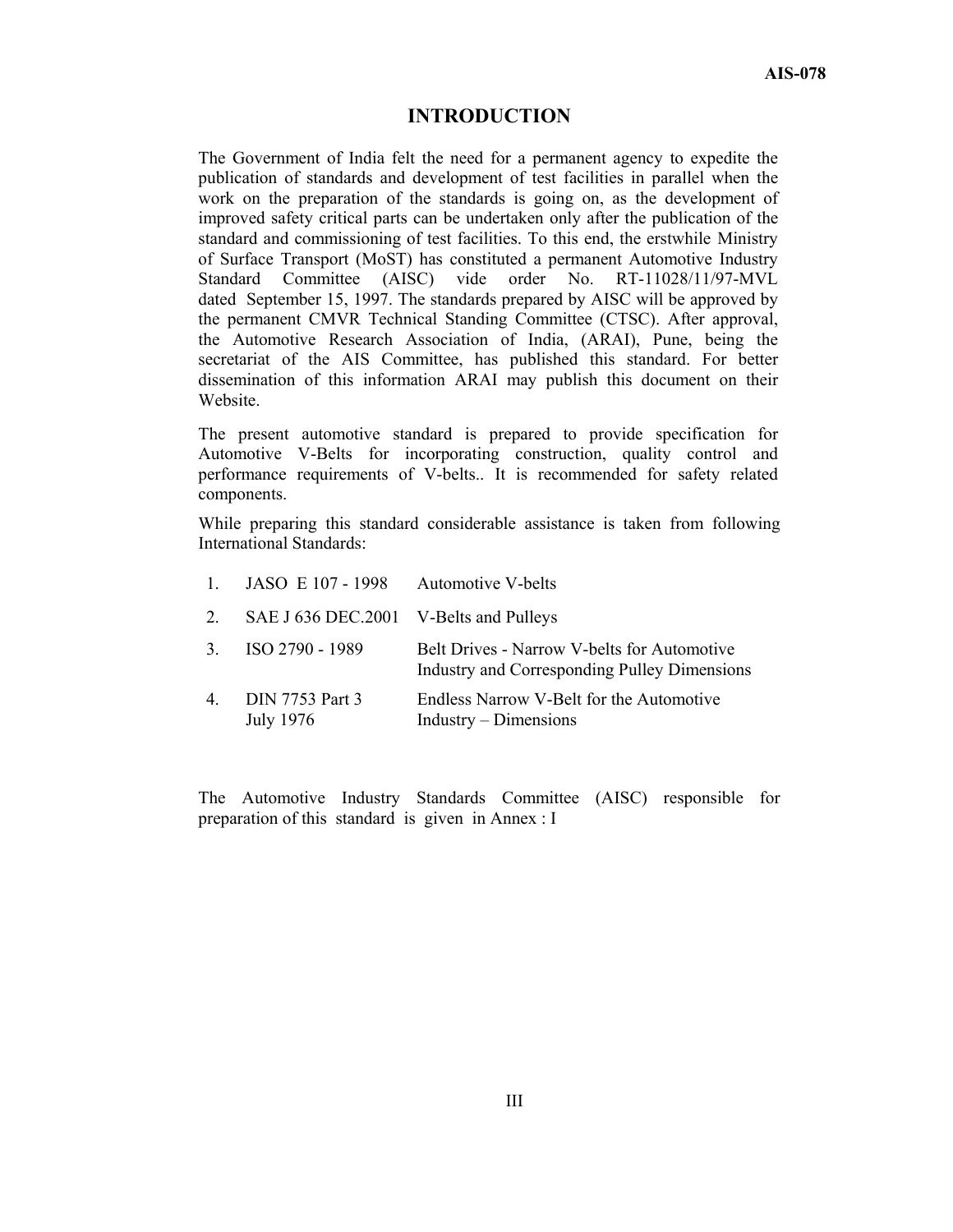## **Specification for Automotive V- Belts**

## **1. SCOPE**

This standard is applicable to the V- belts used to drive the automotive front engine accessories such as radiator cooling fan, alternator, water pump, air conditioning compressor, and power steering pump.

## **2. PURPOSE**

 This standard aims to provide specification for cross sectional dimensions, belt length, and durability testing of V-belts used for driving automotive front engine accessories.

## **3. TYPES OF BELTS**

 The automotive V-belts are classified by their structure as either wrapped belt (WB) or raw edge belt .

- **a) Wrapped belt** All the four sides of trapezoidal cross section are wrapped with jacketing fabric and hence, it is called wrapped V-belt (Ref. Figure 1)
- **b)** Raw edge belt Unlike wrapped V-belt, the flanks are not covered with jacketing fabric and hence, it is called raw edge belts (Ref. Figure 1). Raw edge belts are further divided into three types.
	- (i) **Raw edge plain (REP)** Raw edge plain belt has one or more top fabric layers and may or may not have fabric at the bottom.
	- (ii) **Raw edge laminated (REL)** This is similar to REP but has more than one fabric layer at the bottom.
	- (iii) **Raw edge cogged belt (REC)** As the name implies, this belt has notch or cog or teeth underneath. Otherwise, it is similar to REP or REL belts.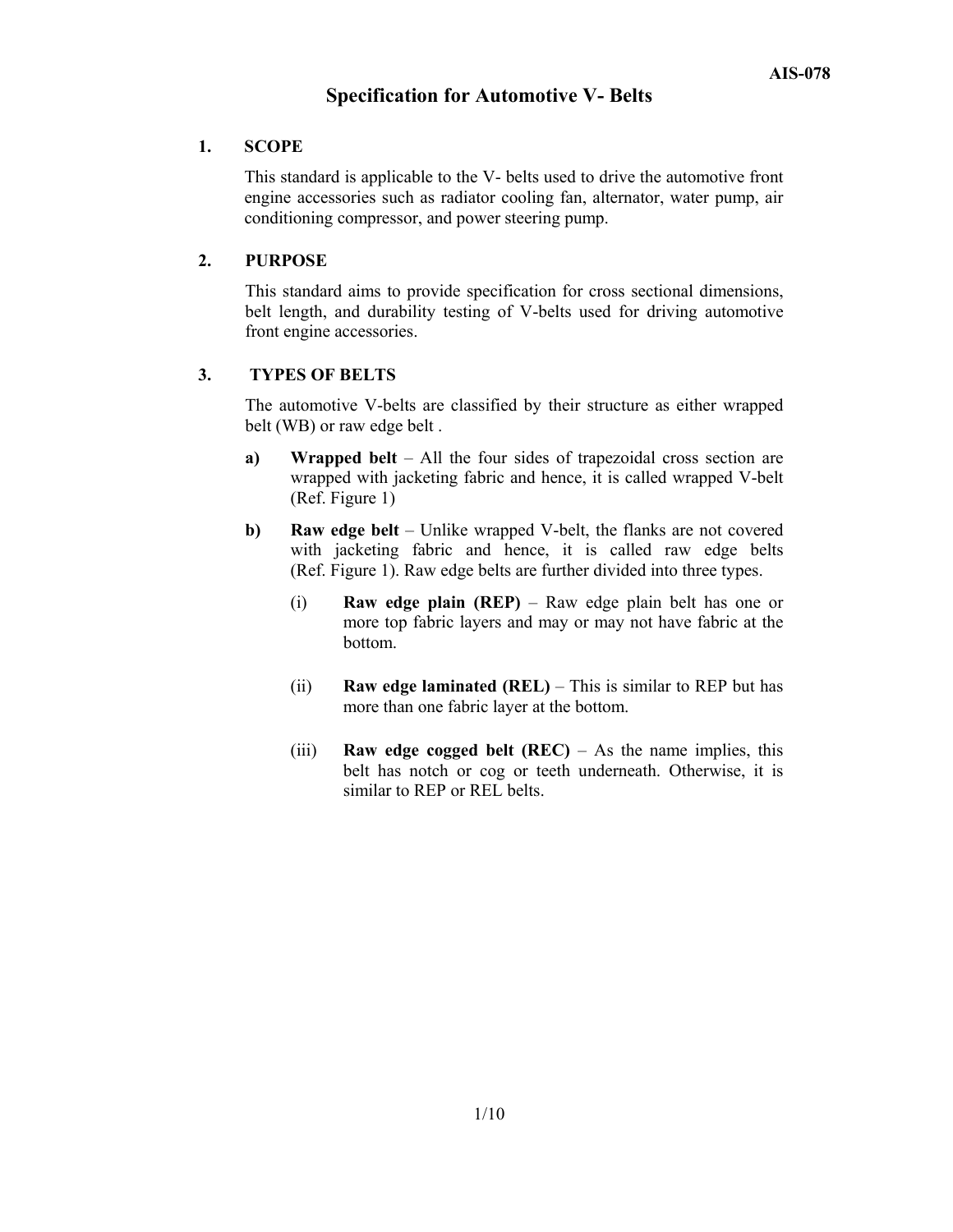



## **Table 1**

## **Belt Material**

| No. | <b>Construction</b>       |
|-----|---------------------------|
|     | Cover Fabric              |
| 2   | Top Fabric                |
| 3   | <b>Tension Rubber</b>     |
|     | <b>Cushion Rubber</b>     |
| 5   | <b>Tension Member</b>     |
| 6   | <b>Compression Rubber</b> |
|     | <b>Bottom Fabric</b>      |
|     | Laminate Fabric           |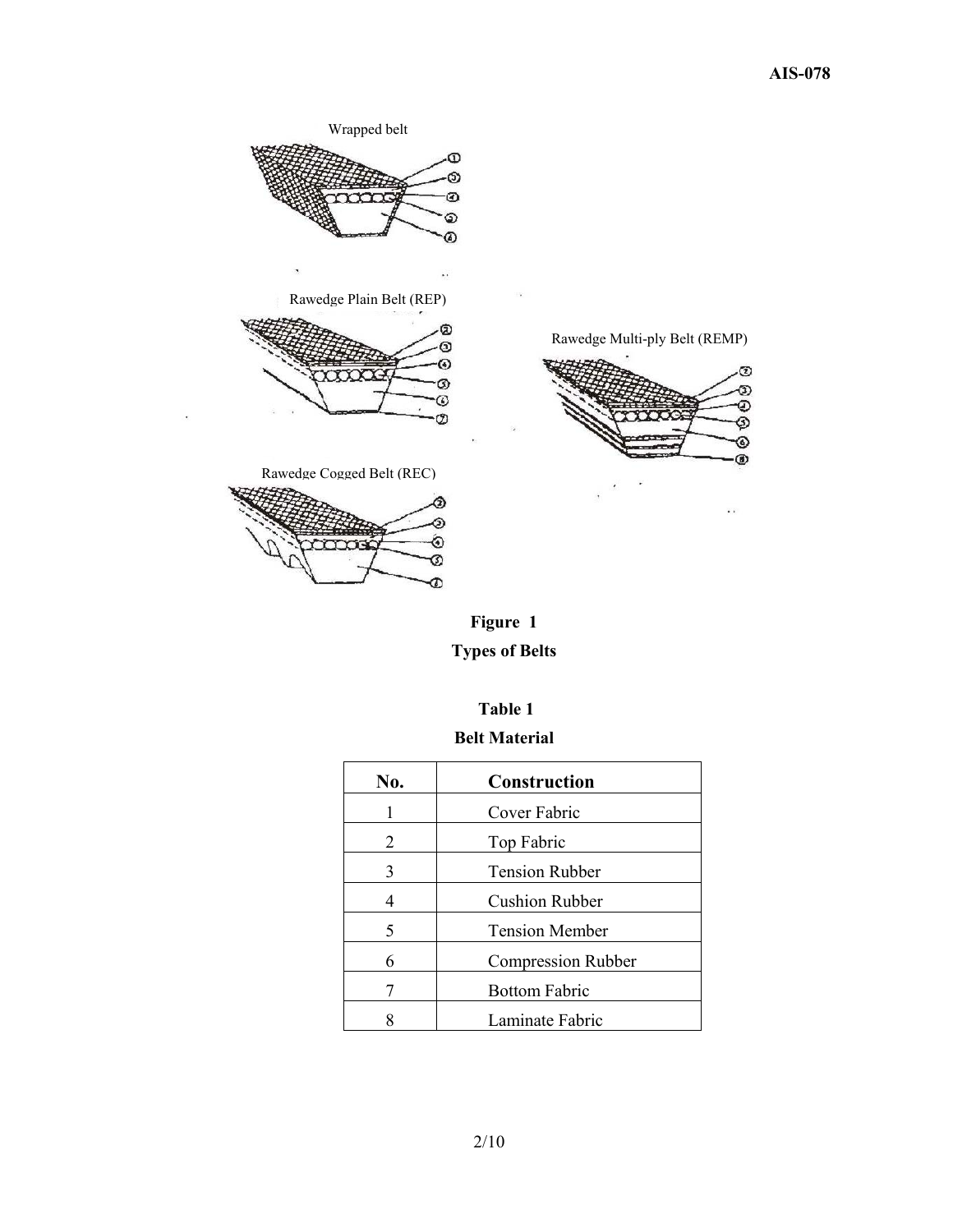## **4. MATERIAL USED**

The generally used main components of V-belts material are given in Table 1.

- 4.1 **Rubber** The rubber compound shall have uniform composition or mixed with short fibers to enhance performance of the belts as designed by
- 4.2 **Fabric** The fabric shall be a plain square woven or wide angle fabric of natural or synthetic or blended fibre. The fabric shall be free from flaws, distortions or any other foreign matter. The fabric shall be rubberised on both sides with synthetic rubber.
- 4.3 **Tension Member**  The tension member shall be high modulus polyester cord having specified range of heat shrinkage, uniform twist and treated with bonding agent for better compatibility with rubber compound.

## **5. STRUCTURE**

The V-belt shall have a trapezoidal cross section with an endless loop and made out of material specified as above.

#### **6. DIMENSIONS**

6.1 **Cross section** V-belt shall have cross sectional dimensions as shown in Table 2.





**Cross Section of V-Belt**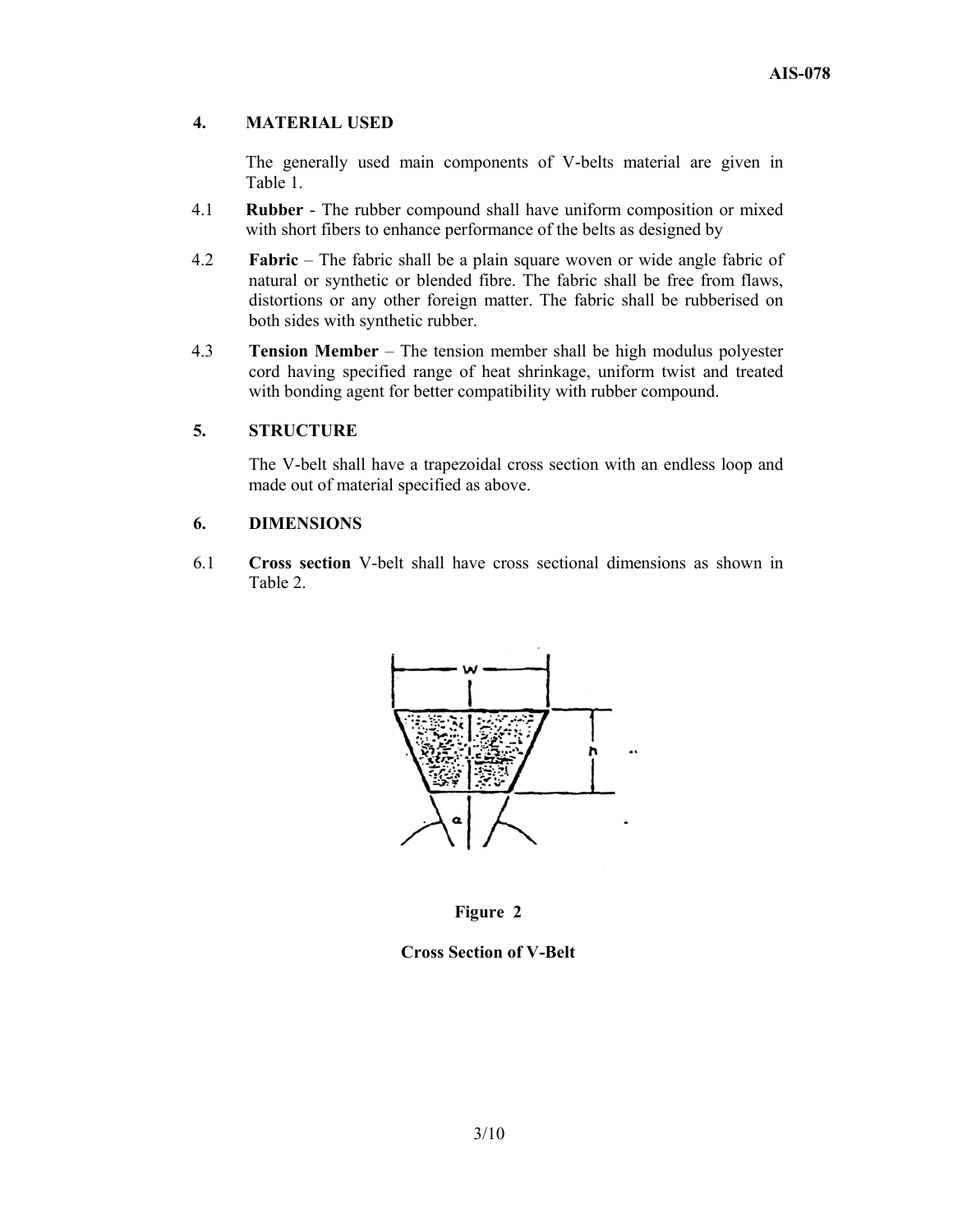| <b>Cross</b><br><b>Sectional</b><br><b>Dimensions</b><br>and<br><b>Tolerances</b> | V <sub>10</sub> | V <sub>13</sub> | V <sub>15</sub> | V <sub>17</sub> | V <sub>20</sub> |
|-----------------------------------------------------------------------------------|-----------------|-----------------|-----------------|-----------------|-----------------|
| $W \pm 0.5$<br>(mm)                                                               | 10              | 13              | 15              | 17              | 20              |
| $H \pm 0.8$<br>(mm)                                                               | 8               | 9               | 10              | 11              | 13              |
| $\alpha \pm 2$ ( $\circ$ )                                                        | 38              | 38              | 38              | 38              | 38              |

# **Table 2**

**Cross Sectional Dimensions (Nominal)** 

## **7. LENGTH MEASUREMENT**

To measure a belt length, the belt shall be mounted on a measuring fixture comprised of two-sheave of equal diameter as shown in Figure 3 and specified load is applied to the belt. Next, the Belt shall be allowed to rotate at least two rounds to seat the belt properly in the pulleys grooves. Then, the belt length shall be calculated by the following formula:

$$
L = 2C + K
$$
  
\n
$$
C =
$$
  
\n
$$
C =
$$
  
\n
$$
2
$$
  
\nwhere, L : V-Belt Length (mm)  
\n
$$
C : \text{Centers Distance (mm)}
$$
  
\n
$$
K : \text{Value in Table 3 (mm)}
$$
  
\n
$$
C_{\text{max.}} : \text{Maximum Center Distance (mm)}
$$
  
\n
$$
C_{\text{min.}} : \text{Minimum Center Distance (mm)}
$$

The measuring pulley dimensions and weight to be applied on the belt are specified in the Table 3.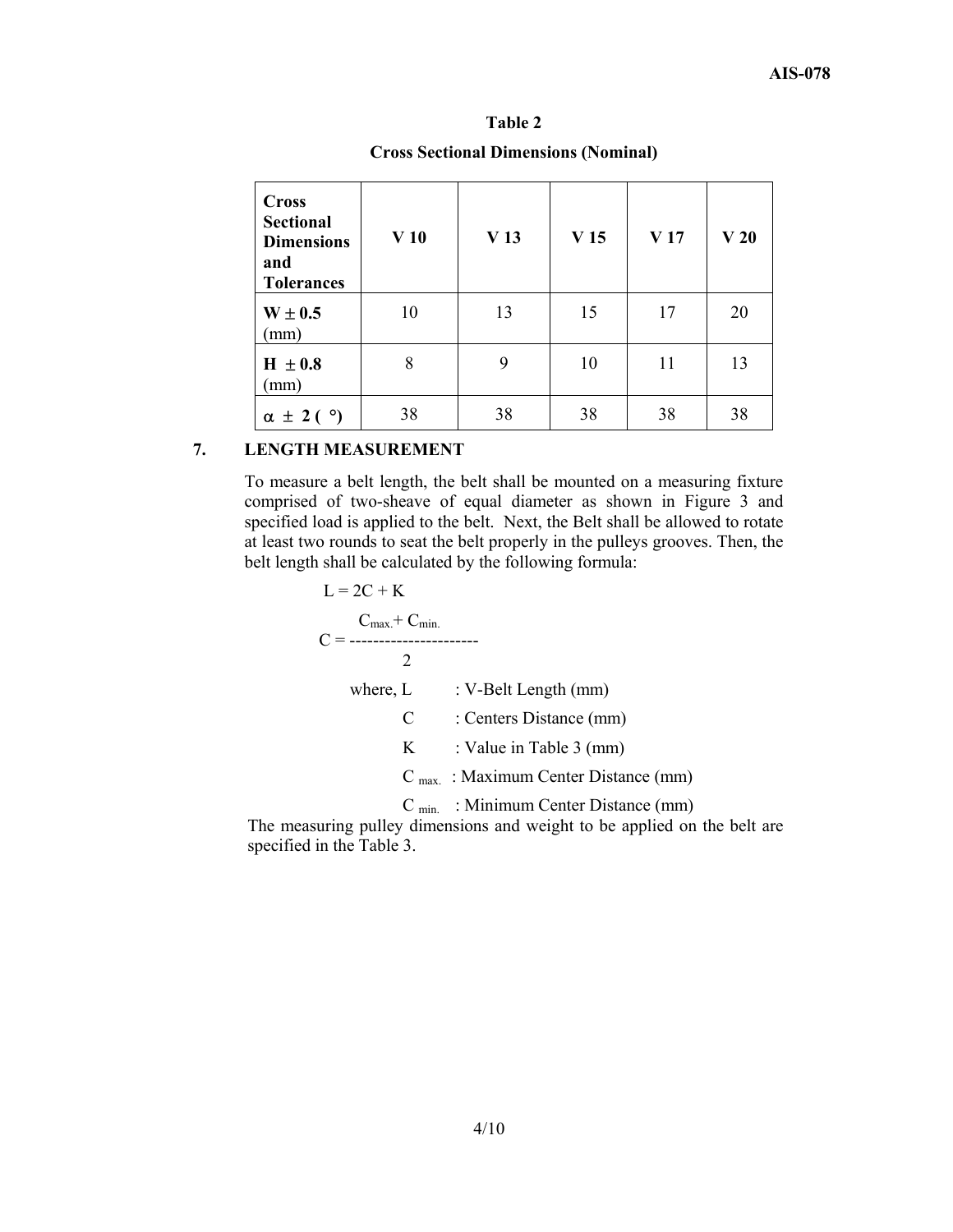

| Figure 3                                          |  |
|---------------------------------------------------|--|
| <b>Length Measuring Fixture and Pulley Groove</b> |  |

| Table 3                                       |  |  |  |  |  |
|-----------------------------------------------|--|--|--|--|--|
| <b>Dimensions of Length Measuring Pulleys</b> |  |  |  |  |  |

|              |                | Dimensions of pulley for measurement |        |                      | Load         | K   |
|--------------|----------------|--------------------------------------|--------|----------------------|--------------|-----|
| <b>Shape</b> | $W_0 \pm 0.03$ | $D_0 \pm 0.01$                       | H min. | $\alpha(^0) \pm 10'$ | $(N)$ {Kgf}  |     |
| V10          | 9.5            |                                      | 10     | 38                   |              |     |
| V13          | 11.7           | 95.5                                 | 12     | 38                   | 245 $\{25\}$ | 300 |
| V15          | 14.4           |                                      | 15     | 38                   |              |     |
| V17          | 16.8           |                                      | 16     | 38                   | 343 {35}     |     |
| <b>V20</b>   | 19.8           | 121.0                                | 19     | 38                   | {45<br>441   | 380 |

## **8. TOLERANCE FOR BELT LENGTH**

 The belt length shall be maintained within the tolerance given in Table 4. In a multiple belt drive, the length variation with in a set shall not be more than the matching limit.

#### **Table 4**

## **Tolerance for Belt Length**

| <b>Belt Length, mm</b>   | <b>Tolerance</b> | <b>Matching Limit</b> |
|--------------------------|------------------|-----------------------|
| Up Thru $1000$           | $\pm 6.0$        | 1.6                   |
| Over 1000 to 1200 incl.  | $\pm 8.0$        | 1.6                   |
| Over 1200 to 1400 incl.s | $\pm$ 9.0        | 1.6                   |
| Over 1400 to 1600 incl.  | $\pm 10.0$       | 2.0                   |
| Over 1600 to 2000 incl.  | $\pm$ 11.0       | 2.0                   |
| <b>Over 2000</b>         | $\pm$ 12.0       | 20                    |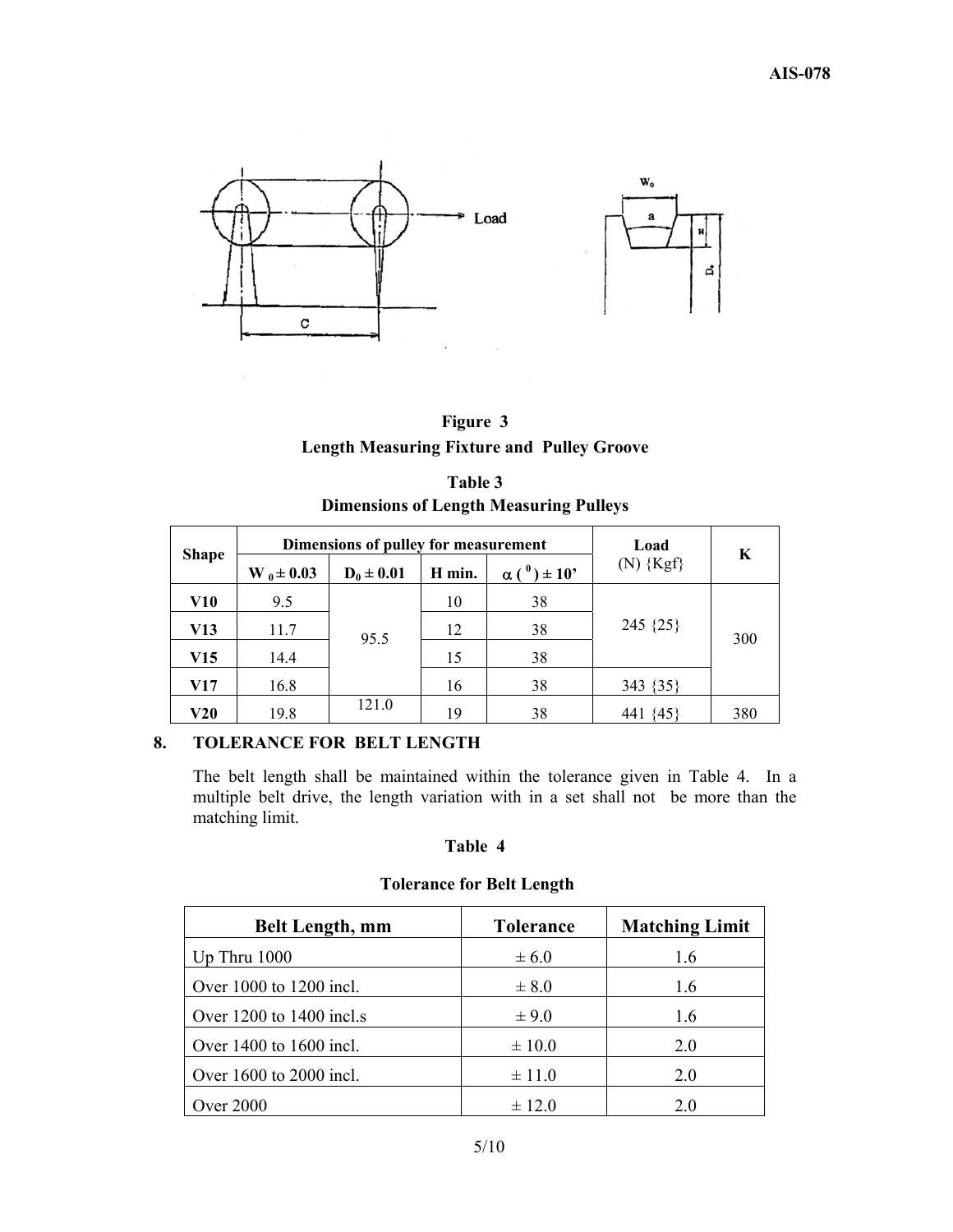#### **9**. **RIDE OUT**

This is an important parameter which reflects the over all variation of width and angle of belt as well as those of pulley V grooves. It is always preferable to have ride out so that the belt does not touch the bottom of the pulley grooves. Once the V-belt touches the bottom of pulley groove, the belt looses the wedging action and hence, the power transmission efficiency.

The projection of belt over the pulley rim shall be defined as ride out (ref. Figure. 4). This shall be measured over the length measuring pulley and maintained with in the specification given in Table 5.



**Figure 4 Ride Out**

| ١<br>0<br>ı<br>H |  |
|------------------|--|
|------------------|--|

**Belt Ride Out** 

| <b>Belt type</b> | V10           | V13           | V15           | V17           | V20           |
|------------------|---------------|---------------|---------------|---------------|---------------|
| Ride out,<br>mm) | $2.0 \pm 0.8$ | $2.2 \pm 0.8$ | $2.5 \pm 1.0$ | $2.5 \pm 1.0$ | $2.5 \pm 1.0$ |

#### **10. BREAKING LOAD TEST**

The belt elongation at the specified load, which has been decided based on the power to be transmitted by the belt, is an important parameter to control the elongation of the belt during the course of service.

A test piece, about 250 mm long, shall be prepared from the belt and breaking load and elongation at specified load and at break shall be tested at a cross head traveling speed of 50 mm/min. with gauge length of 100 mm at room temperature ( $25 \pm 5$ <sup>0</sup>C). The average of three test results shall be with in the specification given in Table 6. The reading of any test piece that breaks at clamping portion shall be excluded.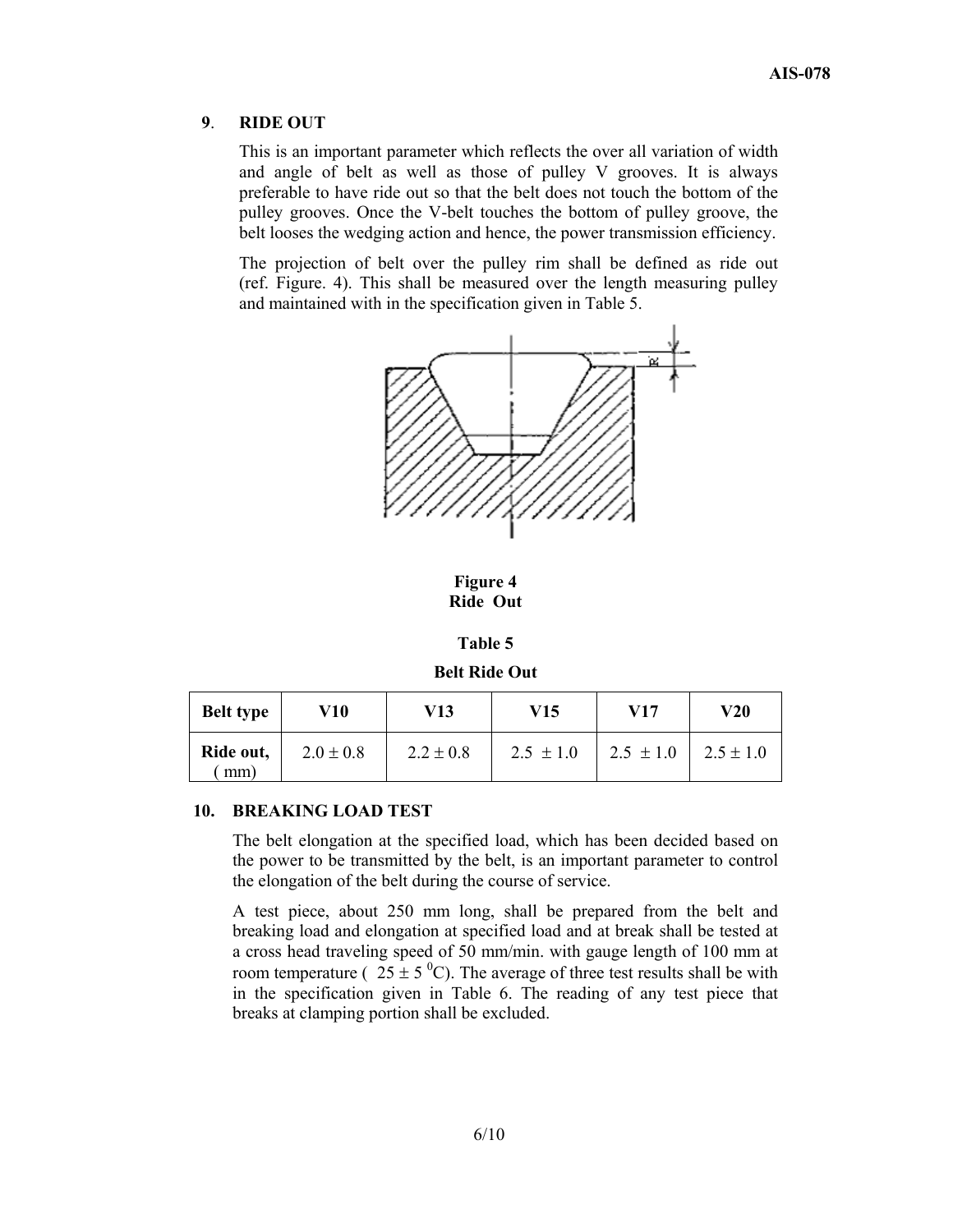#### **Breaking Load and Elongation Haracteristics Belt type Min. Breaking Load,(kg). Specified load(kg), Max. elongation at specified load,( %)**   $V10$  230 80 3 V113 300 140 3 V15 450 240 4 V17 600 300 4

## **Table 6**

## **11. DURABILITY TESTS**

#### **11.1 DURABILITY TEST AT ELEVATED TEMPERATURE**

V20 850 400 4

In general, the under hood temperature reaches around 80 to 90° C and hence the durability of belt has to be tested at elevated temperature. The 4 % belt slippage and 80 hours minimum life have been specified in line with other international standards like JASO, etc.

The durability test shall be conducted by mounting the test sample on the tester shown in Figure 5. The test pulley dimensions should be as given in Table 7. The test shall be carried at  $85 \pm 2$  °C. Apply tension through tension pulley and allow the belt to run without load for two minutes. Stop the belt, re-adjust the belt tension and then allow the belt to run as per test condition given in Table 8. After reaching specified belt speed, apply load on the driven pulley, measure the rpm of drive and driven pulley and from the difference, calculate the belt slippage. Stop the testing when the slippage exceeds 4%, allow to stand for 20 min. or longer, and re-adjust the belt tension to the specified level. Rotate the belt two or three times, and continue the testing according to the conditions given in Table 8. By measuring the drive and driven pulley rpm, slippage percentage shall be calculated as per the following formula :

Slippage, % 
$$
=\frac{N_r - N_n}{N_r}
$$
 X 100

Where

 $N_r$ : rpm of drive pulley.  $N_n$ : rpm of driven pulley.

## **11.2 DURABILITY TEST AT LOW TEMPERATURE**

Since the vehicles or the belts are likely to be exported to cold countries, low temperature test at  $-30$  °C has been specified in this standard. This low temperature flexibility at the time of cold starting of engine is very important and hence the test has to be done at 1800 rpm. And just for 5 minutes. This test can be done in a test fixture similar to one given in Figure 5.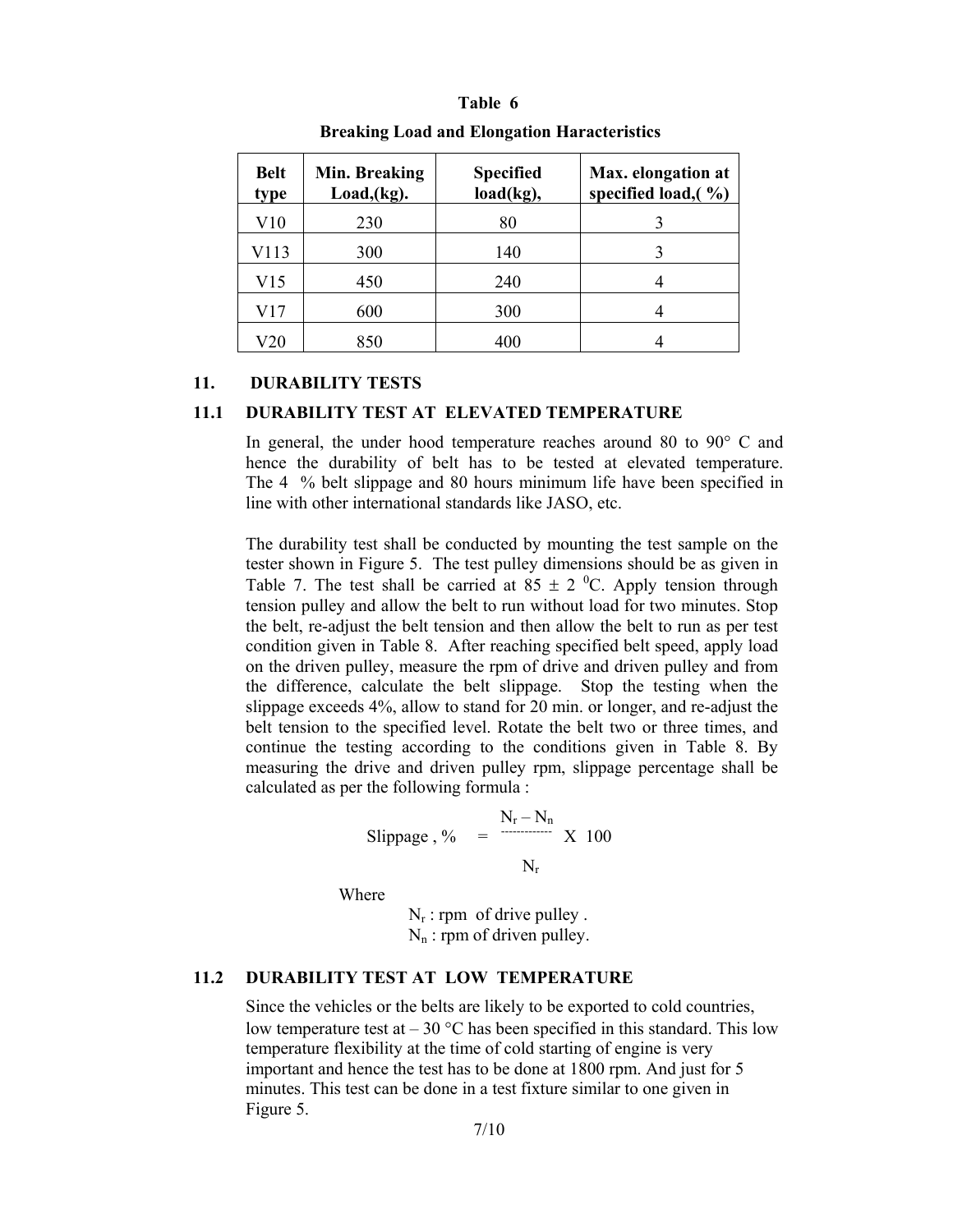Set the test sample on the tester shown in Figure 5, at - 30  $^0C$ , apply belt tension as given in Table 8 and keep it for 24 hours. Then drive the tester for 5 minutes at 1800 rpm. and then stop it for 25 minutes. Inspect the belt for crack. There shall not be any crack on the belt.



**Figure 5 Durability Test Fixture** 



**Durability Test Pulley Dimensions** 

|            |                | Drive and driven pulleys |           |      |              |                |                    | Tension pulley |      | Unit: mm |
|------------|----------------|--------------------------|-----------|------|--------------|----------------|--------------------|----------------|------|----------|
| Shape      | D <sub>o</sub> | $\alpha$ ( $\circ$       | W.        | H    | $\mathbf{r}$ | D <sub>0</sub> | $\alpha$ ( $\circ$ | W.             | H    | $\Gamma$ |
|            | ± 0.25         | ±10'                     | ± 0.03    | min. | $+ 0.5$      | ± 0.25         | ±10'               | ± 0.03         | min. | $+0.5$   |
| <b>V10</b> | 120            | ۰                        | 9.5       | 10   |              | 65             |                    | 9.5            | 10   |          |
| V13        |                |                          | 11.7      | 12   | 1,0          | 70             |                    | 11.7           | 12   | 1.0      |
| V15        | 125            | 36                       | 15.4      | 15   |              |                | 34                 | 15.4           | 15   |          |
| V17        |                |                          | 16.8      | 16   | 1.5          | 85             |                    | 16.8           | 16   | 1.5      |
| <b>V20</b> | 150            |                          | 20.8      | 19   |              | 100            |                    | 20.8           | 19   |          |
|            |                |                          | $\Lambda$ |      | Detail A     |                | $+$ 1984.17        | Detail B       |      |          |
|            |                | $W_0$                    |           |      | $W_0$        |                |                    |                |      |          |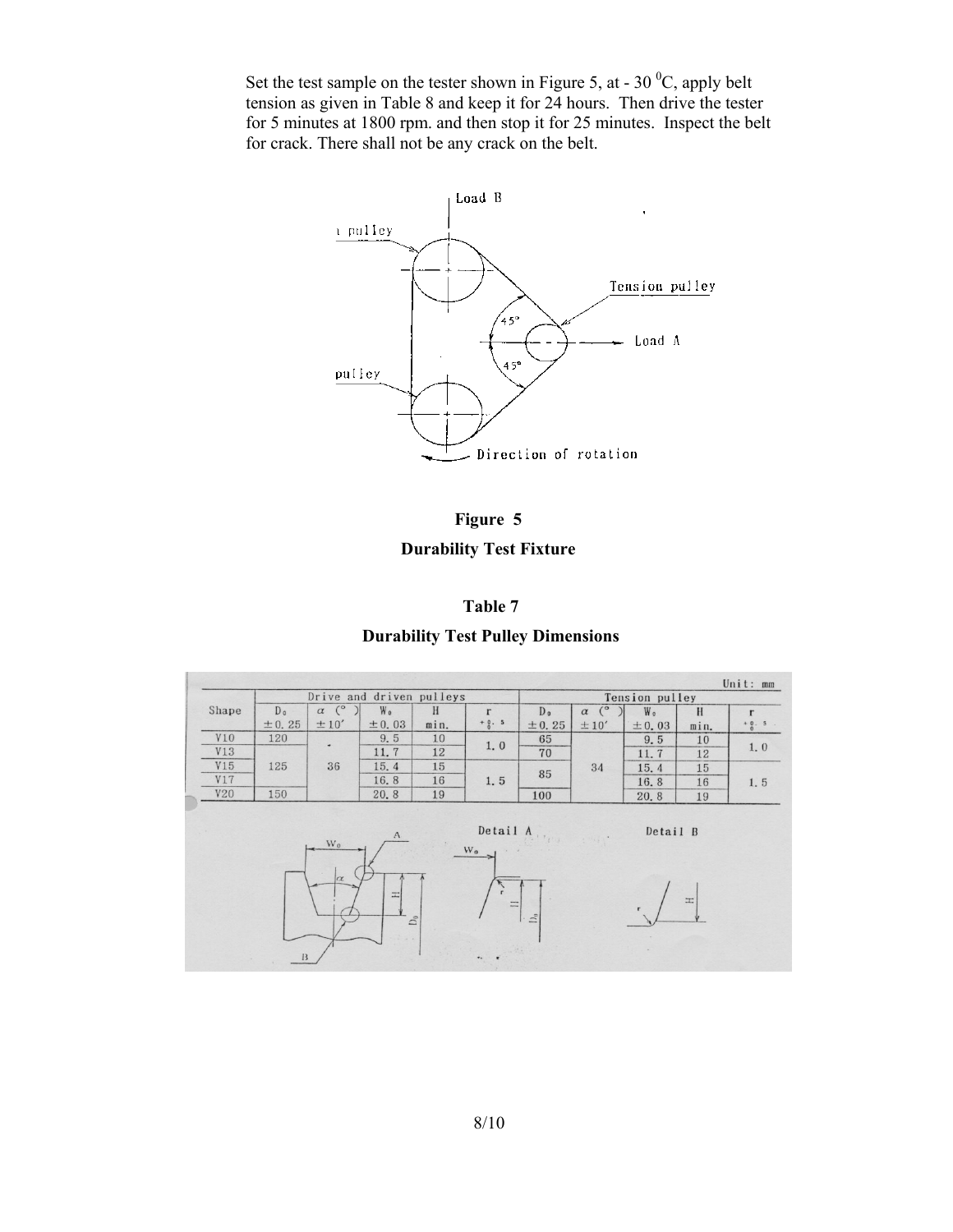| $P_{\text{out}}$ $P_{\text{in}}$ $P_{\text{out}}$ $P_{\text{out}}$ $P_{\text{out}}$ |                                           |                                     |                                      |
|-------------------------------------------------------------------------------------|-------------------------------------------|-------------------------------------|--------------------------------------|
| <b>Type</b>                                                                         | <b>Rotation of driver</b><br>pulley (rpm) | <b>Load on driven</b><br>pulley, kW | <b>Load on Tension</b><br>pulley, kg |
| V10                                                                                 | $4900 \pm 100$                            | 6.0                                 | 55                                   |
| V13                                                                                 | $4900 \pm 100$                            | 7.5                                 | 65                                   |
| V15                                                                                 | $4900 \pm 100$                            | 9.0                                 | 85                                   |
| V17                                                                                 | $4900 \pm 100$                            | 19.5                                | 90                                   |
| V20                                                                                 | $3900 \pm 100$                            | 10.0                                | 95                                   |

**Table 8 Belt Durability Testing Conditions** 

**Note:** The initial setting belt tension and applied load on driven pulley shall not vary more than 10% of values specified in Table 8.

 The belt shall run 80 hours minimum and belt tension during the course of testing shall not be readjusted more than twice. At least two belts are to be tested and each belt must meet the above specification.

#### **12. MARKING ON THE BELT**

 All the belts shall have indelible marking on the top surface and the matter shall be as follows:

- **a)** Brand or trade mark of the manufacture.
- **b**) Belt type and belt length
- **c)** Date of manufacturing or its code.

#### **13. RECOMMENED PRACTICES FOR STORAGE**

 V-belts should always be stored in dry and cool conditions. Contact with hot pipes and direct sunlight should be avoided. They should be hung loosely or laid flat, and never be reverse bent, squeezed into restrictive storage space. Avoid, wherever possible, tying V-belts tightly with strings.